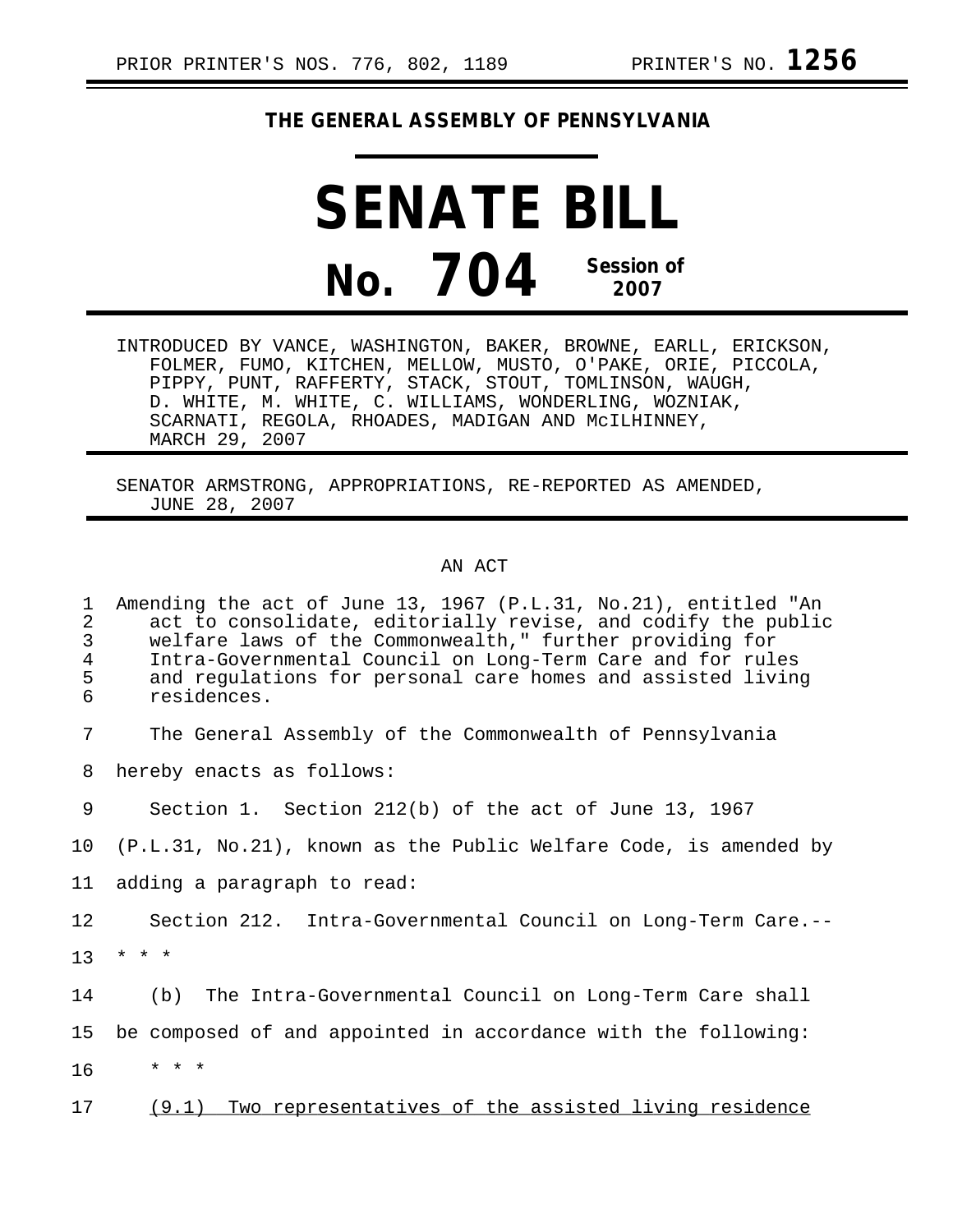1 community, one of whom shall be an owner or administrator of a 2 licensed assisted living residence and one of whom shall be a 3 consumer of a licensed assisted living residence. 4 \* \* \* 5 Section 1.1. Section 213 heading and (c) of the act, added 6 December 21, 1988 (P.L.1883, No.185), are amended and the 7 section is amended by adding a subsection to read: 8 Section 213. Personal Care Home [Administrator] and Assisted 9 Living Residence Administrators.--\* \* \* 10 (a.1) All assisted living residences shall identify and 11 appoint an administrator or administrators who meet the 12 qualifications provided in this section for personal care home 13 administrators and any additional standards pertaining to the 14 operations of assisted living residences as the department may 15 establish by requlation. 16 \* \* \* 17 (c) The department may promulgate regulations requiring 18 orientation and training for all direct care staff in a personal 19 care home or assisted living residence. 20 \* \* \* 21 Section 2. The definition of "facility" in section 1001 of 22 the act, amended December 21, 1988 (P.L.1883, No.185), is 23 amended and the section is amended by adding definitions to 24 read: 25 Section 1001. Definitions.--As used in this article-- 26 \* \* \* 27 "Assisted living residence" means any premises in which food, 28 shelter, personal care, assistance or supervision and 29 supplemental health care services are provided for a period 30 exceeding twenty-four hours for four or more adults who are not 20070S0704B1256 - 2 -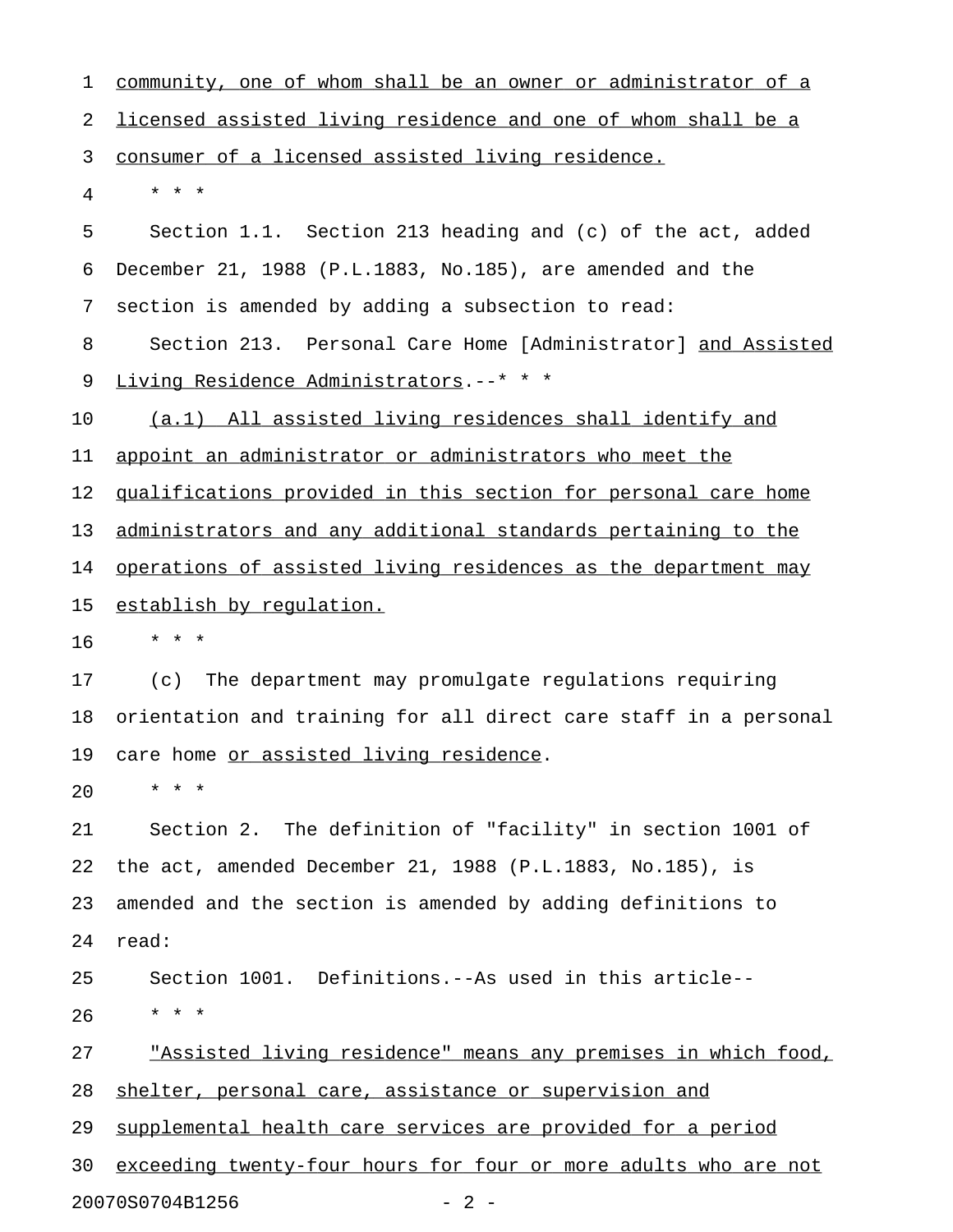1 relatives of the operator, who require assistance or supervision 2 in such matters as dressing, bathing, diet, financial 3 management, evacuation from the residence in the event of an 4 emergency or medication prescribed for self-administration. 5 "Assisted living residence administrator" means an individual 6 who is charged with the general administration of an assisted 7 living residence, whether or not such individual has an 8 ownership interest in the residence or his function and duties 9 are shared with other individuals. 10 \* \* \*

11 "Facility" means an adult day care center, child day care 12 center, family day care home, boarding home for children, mental 13 health establishment, personal care home, assisted living 14 <u>residence,</u> nursing home, hospital or maternity home, as defined 15 herein, [and shall not include those] except to the extent that 16 such a facility is operated by the State or Federal governments 17 or those supervised by the department[.], or licensed pursuant 18 to the act of July 19, 1979 (P.L.130, No.48), known as the 19 "Health Care Facilities Act."

20 \* \* \*

21 Supplemental health care services" means the provision by an 22 assisted living residence of any type of health care service, 23 either directly or through contractors, subcontractors, agents 24 or designated providers, except for any service that is required 25 by law to be provided by a health care facility pursuant to the 26 act of July 19, 1979 (P.L.130, No.48), known as the "Health Care 27 Facilities Act."

28 Section 3. Section 1021 of the act is amended to read: 29 Section 1021. Regulations. $-(-1)^2$  The department is hereby 30 authorized and empowered to adopt regulations establishing 20070S0704B1256 - 3 -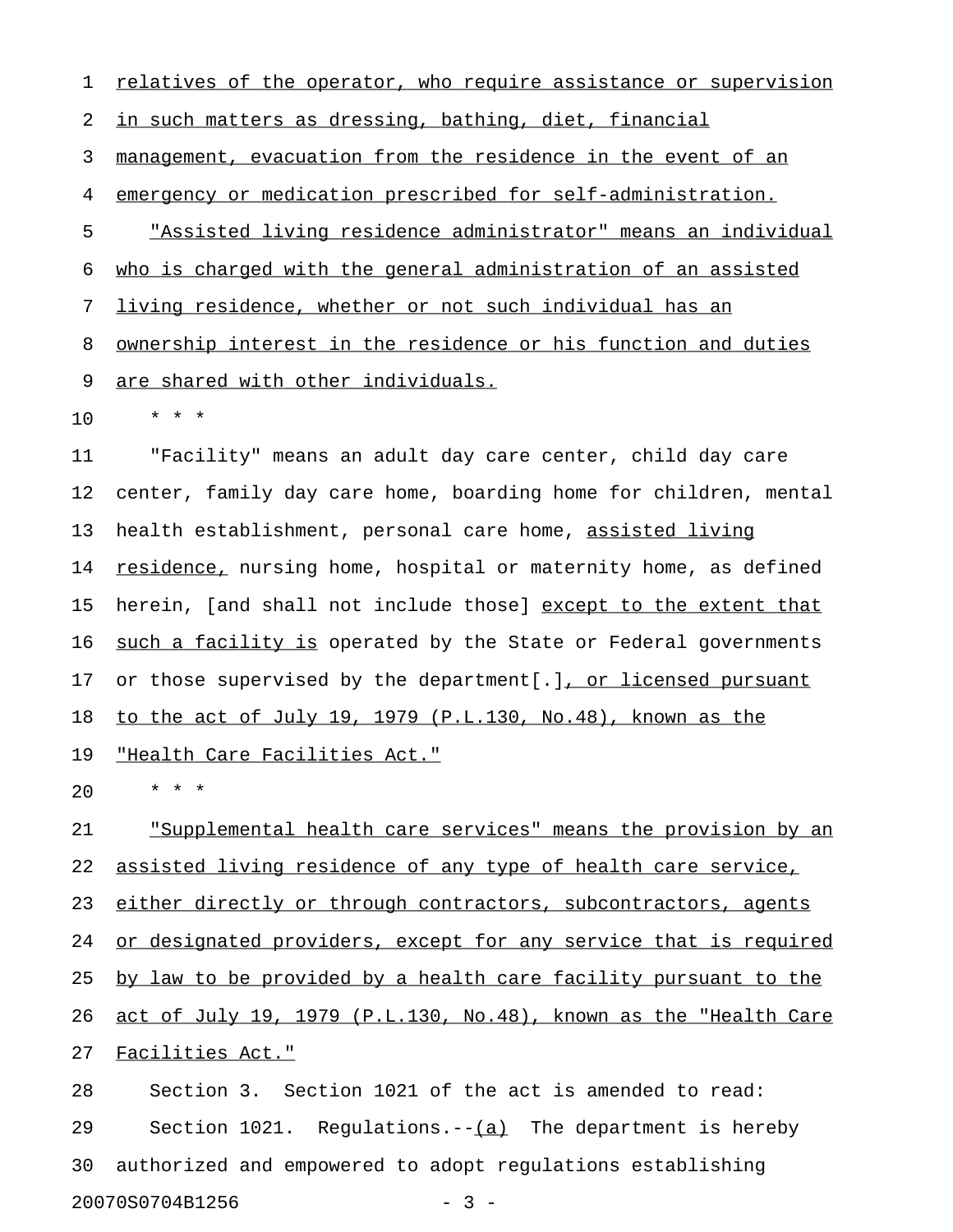1 minimum standards for building, equipment, operation, care, 2 program and services and for the issuance of licenses. 3 (b) The department shall, by requlation, set fees for 4 application for assisted living residence licensure and 5 licensure renewal. to ensure that the Commonwealth's <-6 administration and oversight of assisted living residence 7 <del>licensure is self funded.</del> Fees received by the department shall 8 augment the department's funding for quality assurance and shall 9 be used for the purposes of this article. 10 (c) The department shall develop requiations under this 11 article in collaboration with industry stakeholders, consumers 12 and other interested parties. 13 Section 4. The definition of "private institution" in 14 section 1051 of the act, amended December 21, 1988 (P.L.1883, 15 No.185), is amended to read: 16 Section 1051. Definition.--As used in this subarticle-- 17 "Private institution" means any of the following facilities 18 by whatever term known and irrespective of the age group served: 19 Mental hospital, institution for the mentally defective, day 20 care center, nursing home, hospital, personal care home, 21 assisted living residence and other similar institution which is 22 operated for profit and which requires a license issued by the 23 department. 24 Section 5. Sections 1057.1, 1057.2(a), 1057.3, 1085 25 introductory paragraph, 1086(e) and 1087 of the act, added 26 December 21, 1988 (P.L.1883, No.185), are amended to read: 27 Section 1057.1. Appeals.--(a) An appeal from the decision 28 of the department relating to the licensure or revocation of a 29 personal care home or assisted living residence shall not act as 30 a supersedeas but, upon cause shown and where circumstances 20070S0704B1256 - 4 -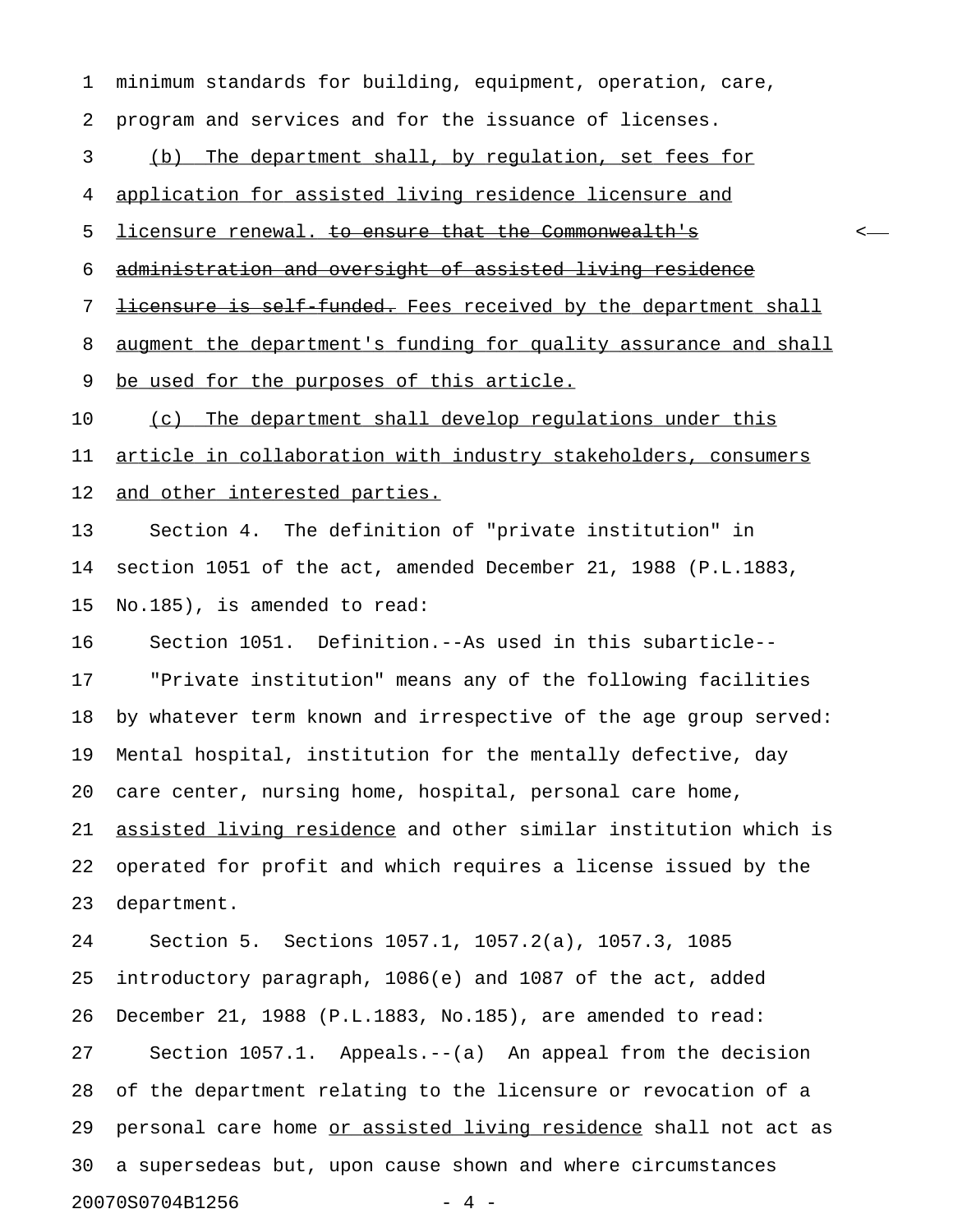1 require it, the reviewing authority shall have the power to 2 grant a supersedeas.

3 (b) If, without good cause, one or more Class I or Class II 4 violations remain uncorrected or when the home or residence has 5 demonstrated a pattern of episodes of noncompliance alternating 6 with compliance over a period of at least two years such as 7 would convince a reasonable person that any correction of 8 violations would be unlikely to be maintained, the department 9 may petition the court to appoint a master designated as 10 qualified by the department to assume operation of the home or 11 <u>residence</u> at the [home's] operator's expense for a specified 12 period of time or until all violations are corrected and all 13 applicable laws and regulations are complied with.

14 Section 1057.2. Relocation.--(a) The department, in 15 conjunction with appropriate local authorities, shall relocate 16 residents from a personal care home or assisted living residence 17 if any of the following conditions exist:

18 (1) The home <u>or residence</u> is operating without a license. 19 (2) The licensee is voluntarily closing a home or residence 20 and relocation is necessary for the health and welfare of the 21 resident or residents.

22 \* \* \*

23 Section 1057.3. Rules and Regulations for Personal Care Home 24 and Assisted Living Residences.--(a) The rules and regulations 25 for the licensing of personal care homes and assisted living 26 residences promulgated by the department shall require that: 27 (1) Prior to a resident's admission to a personal care home 28 or assisted living residence, an initial standardized screening 29 instrument be completed for that resident by the [personal care 30 home] provider or a human service agency. Such standardized 20070S0704B1256 - 5 -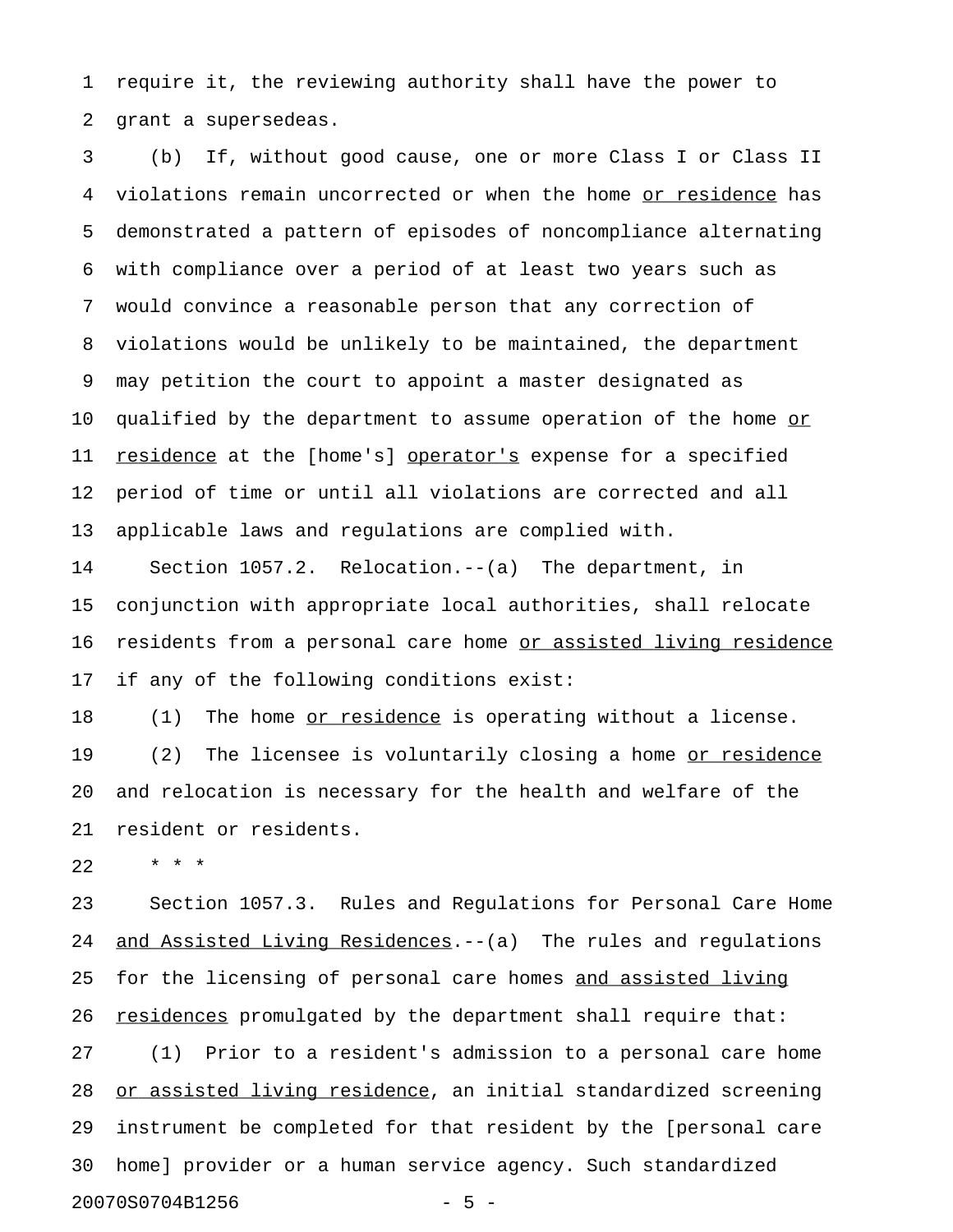1 screening instrument shall be developed by the department.

2 [This]

3 (i) For a personal care home, the screening will be done to 4 determine that the potential resident does not require the 5 services in or of a long-term care facility [or] and whether the 6 potential resident requires the services of a personal care 7 [services] home and, if so, the nature of the services and 8 supervision necessary.

9 (ii) For an assisted living residence, the screening will be 10 done to determine whether the potential resident requires the 11 services provided by an assisted living residence. A resident 12 who currently does not require assistance in obtaining 13 supplemental health care services, but who may require such 14 services in the future or who wishes to obtain assistance in 15 obtaining such services or reside in a facility in which such 16 services are available, may be admitted to the assisted living 17 residence, provided the resident is only provided service 18 required or requested by the resident. 19 (iii) An initial screening shall not be required to commence 20 supplemental health care services to a resident of an assisted 21 living facility who was not receiving such services at the time 22 of the resident's admission; to transfer a resident from a 23 portion of an assisted living residence that does not provide 24 supplemental health care services to a portion of the residence 25 that provides such service; or to transfer a resident from a 26 personal care home to an assisted living residence licensed by 27 the same operator.

28 (2) In addition to the screening, each resident receive a 29 complete medical examination by a physician prior to, or within 30 thirty days of, admission and that, once admitted, each resident 20070S0704B1256 - 6 -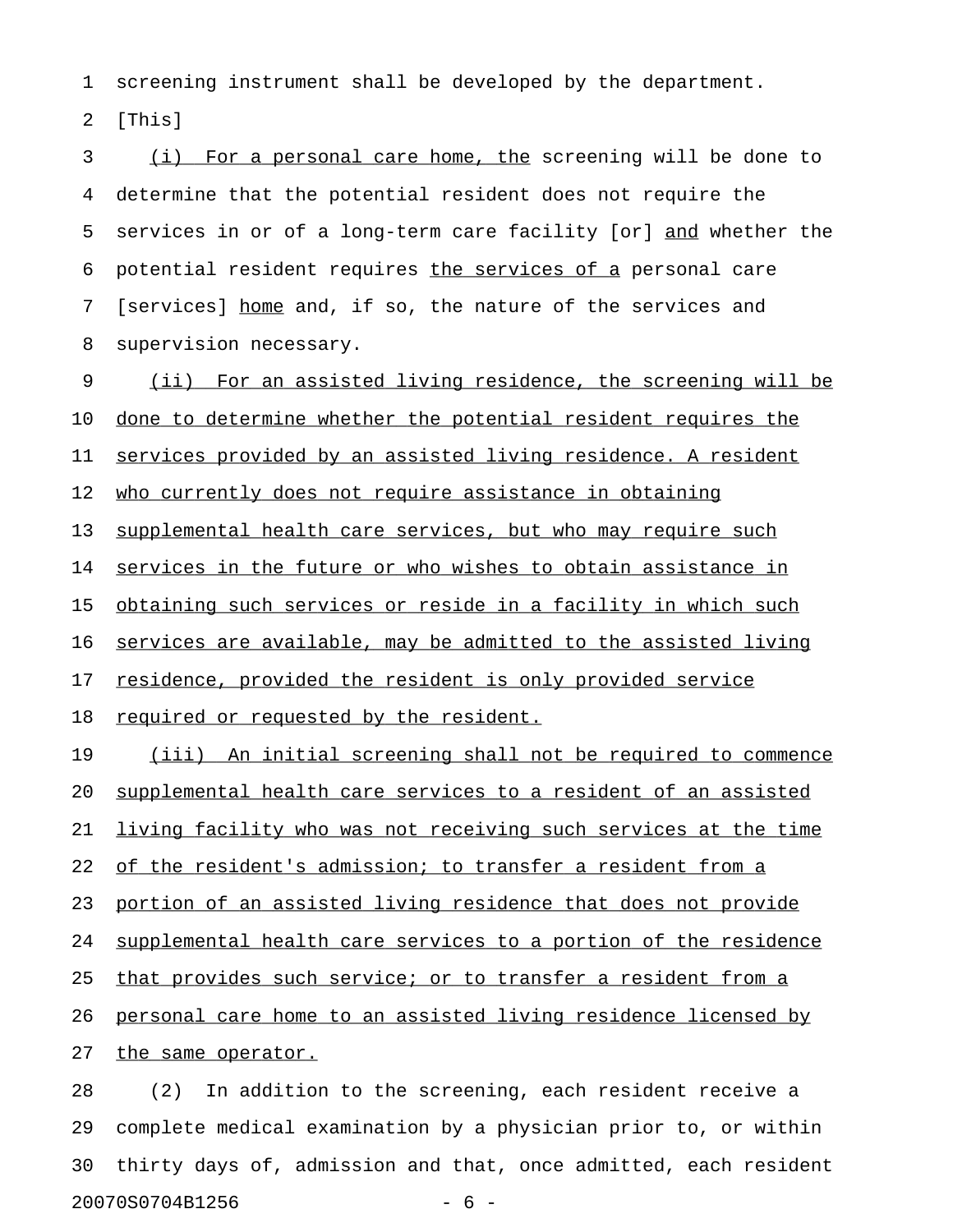1 receive a screening and medical evaluation at least annually.

2 (3) A personal care home or assisted living residence 3 administrator refer an applicant whose needs cannot be met by [a 4 personal care home] the home or residence to an appropriate 5 assessment agency.

6 (3.1) Priority for Medicaid-funded home and community-based 7 waiver services shall be given to prospective or current 8 residents of assisted living residences for whom placement in a 9 skilled nursing facility is imminent absent access to said 10 waiver.

11 (4) Each resident be provided by the administrator with 12 notice of any Class I or Class II violations uncorrected after 13 five days.

14 (5) All residents sign a standard written admission 15 agreement which shall include the disclosure to each resident of 16 the actual rent and other charges for services provided by the 17 personal care home or assisted living residence.

18 (6) For residents eligible for Supplemental Security Income 19 (SSI) benefits, actual rent and other charges not exceed the 20 resident's actual current monthly income reduced by a personal 21 needs allowance for the resident in an amount to be determined 22 by the department, but not less than twenty-five dollars (\$25). 23 (7) A personal care home <u>or assisted living residence</u> not 24 seek or accept any payments from a resident who is a 25 Supplemental Security Income (SSI) recipient in excess of one-26 half of any funds received by the resident under the act of 27 March 11, 1971 (P.L.104, No.3), known as the "Senior Citizens 28 Rebate and Assistance Act."

29 (8) A personal care home <u>or assisted living residence</u> not 30 seek or accept from a resident who is eligible for Supplemental 20070S0704B1256 - 7 -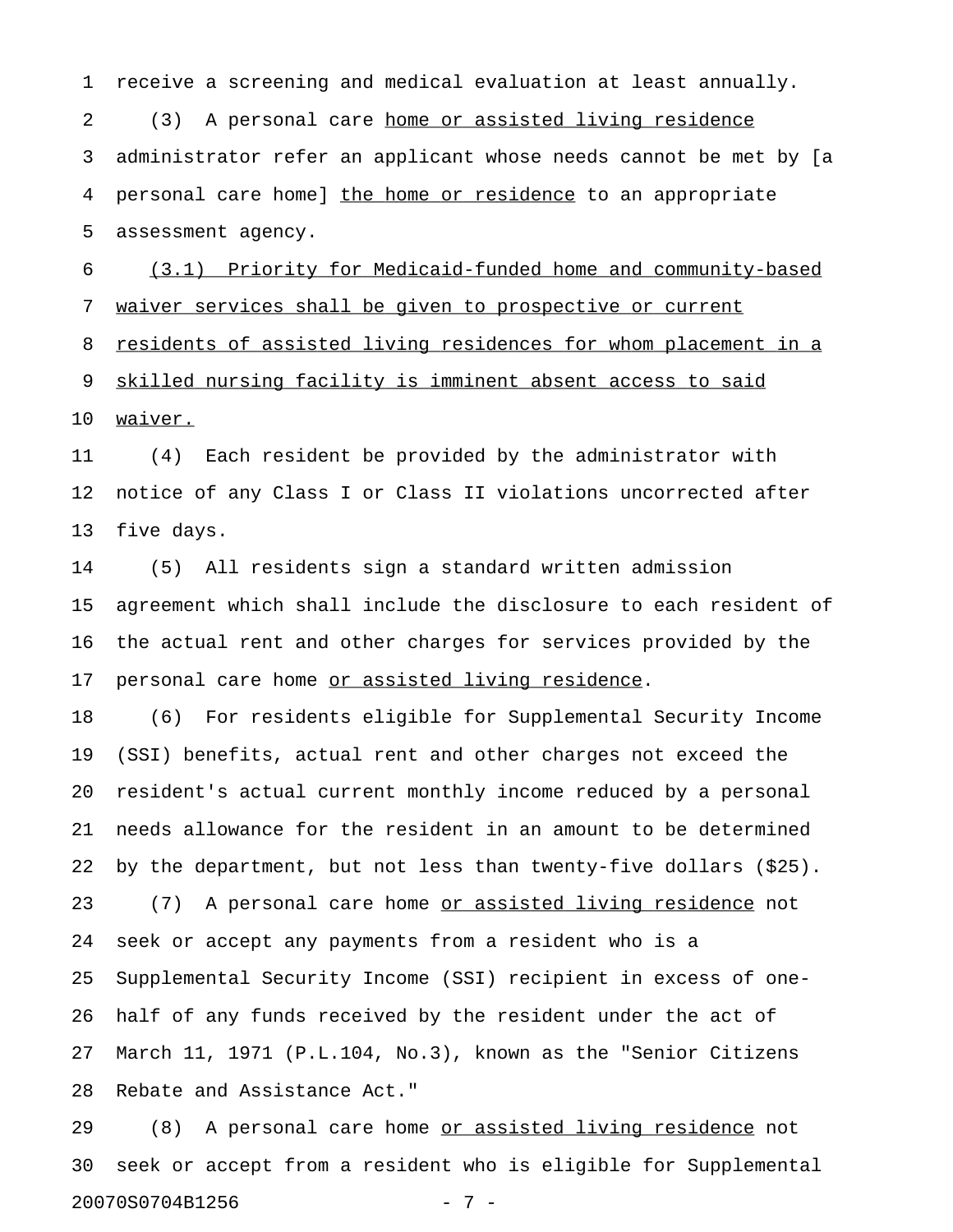1 Security Income (SSI) benefits any payment from any funds 2 received as lump sum awards, gifts or inheritances, gains from 3 the sale of property, or retroactive government benefits: 4 Provided, however, That an owner or operator may seek and accept 5 payments from funds received as retroactive awards of Social 6 Security or Supplemental Security Income (SSI) benefits, but 7 only to the extent that the retroactive awards cover periods of 8 time during which the resident actually resided in the personal 9 care home or assisted living residence.

10 (9) Each resident who is a recipient of, or an eligible 11 applicant for, Supplemental Security Income (SSI) benefits be 12 provided, at no additional charge to the resident, necessary 13 personal hygiene items and personal laundry services. This 14 requirement does not include cosmetic items.

15 (10) All residents may leave and return to [the] a personal \_ 16 care home or assisted living residence, receive visitors, have 17 access to a telephone and mail and participate in religious 18 activities.

19 (11) Personal care home and assisted living residence 20 owners, administrators or employes be prohibited from being 21 assigned power of attorney or guardianship for any resident. 22 (12) Each assisted living residence demonstrate the ability 23 to provide supplemental health care services in a manner duly 24 protective of the health, safety and well-being of its residents 25 utilizing employes, independent contractors or contractual 26 arrangements with other health care facilities or practitioners 27 licensed, reqistered or certified to the extent required by law 28 to provide such service. To the extent prominently disclosed in 29 a written admission agreement, an assisted living residence may 30 require residents to use providers of supplemental health care 20070S0704B1256 - 8 -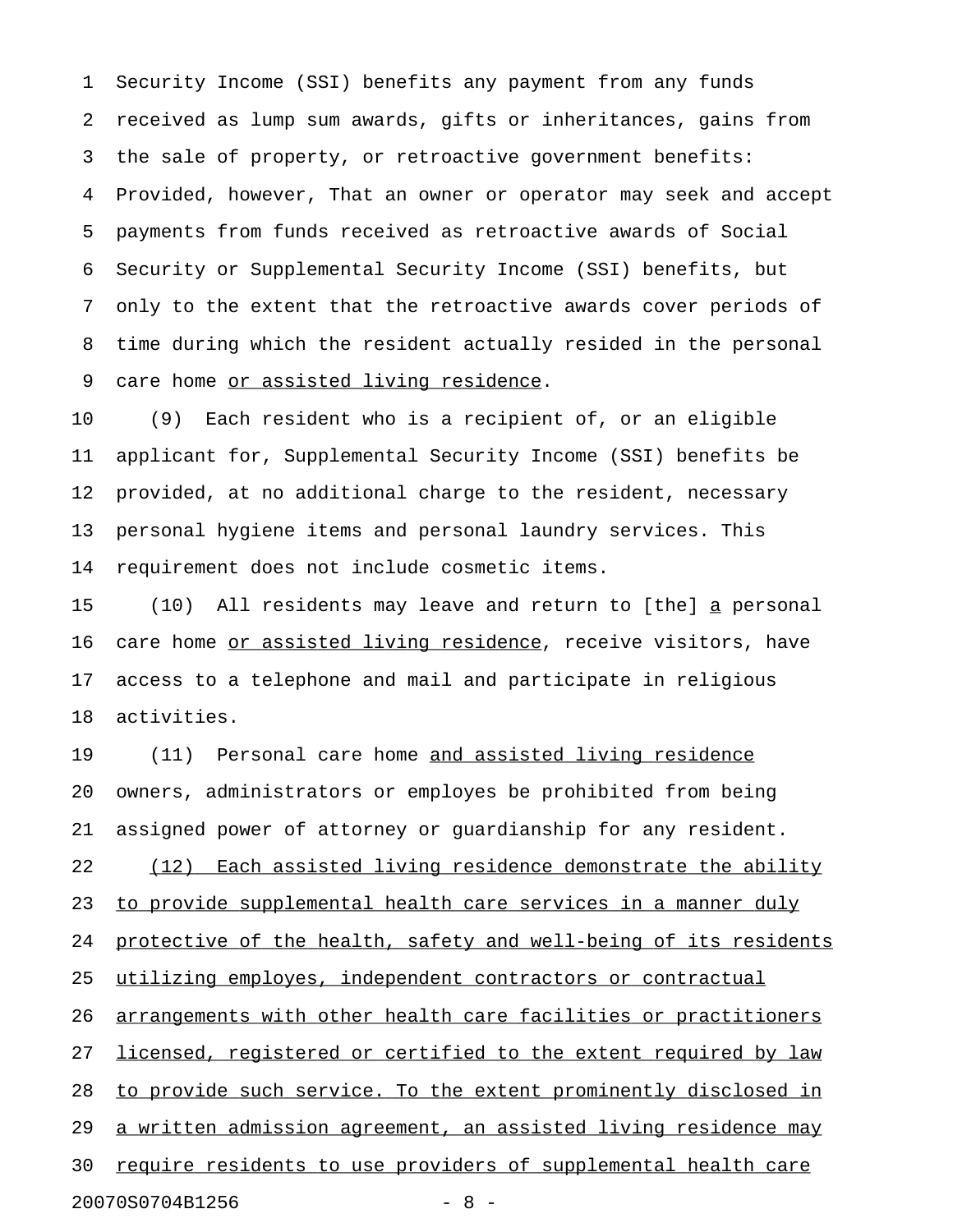1 services designated by the facility.

| 2  | (13) A personal care home not provide supplemental health             |
|----|-----------------------------------------------------------------------|
| 3  | care services to residents, provided, however, that a personal        |
| 4  | care home may assist residents in obtaining health care services      |
| 5  | in the manner provided by 55 Pa. Code §§ 2600.29 (relating to         |
| 6  | hospice care and services), 2600.142 (relating to assistance          |
| 7  | with health care) and 2600.181 (relating to self-administration)      |
| 8  | through 2600.191 (relating to medications) or as otherwise            |
| 9  | provided by regulations adopted by the department not                 |
| 10 | inconsistent with the requirements of this section.                   |
| 11 | [The] Subject to subsection $(a)(13)$ , the department<br>(b)         |
| 12 | shall not prohibit immobile persons who do not require the            |
| 13 | services of a licensed long-term care facility[, but who require      |
| 14 | personal care services, I from residing in a personal care home,      |
| 15 | provided that appropriate personal care services and health care      |
| 16 | services are available to the resident and the design,                |
| 17 | construction, staffing or operation of the personal care home         |
| 18 | allows for safe emergency evacuation. Persons requiring the           |
| 19 | services of a licensed long-term care facility, including             |
| 20 | <u>immobile persons, may reside in an assisted living residence, </u> |
| 21 | provided that appropriate supplemental health care services are       |
| 22 | provided such residents and the design, construction, staffing        |
| 23 | and operation of the assisted living residence allows for their       |
| 24 | safe emergency evacuation.                                            |
| 25 | (c) An assisted living residence may not admit, retain or             |
| 26 | serve a consumer with any of the following conditions or health       |
| 27 | care needs unless an exception is granted by the department:          |
| 28 | <u>Ventilator dependency.</u><br>(1)                                  |
| 29 | Stage III and IV decubiti and vascular ulcers that are<br>(2)         |
| 30 | not in a healing stage.                                               |

20070S0704B1256 - 9 -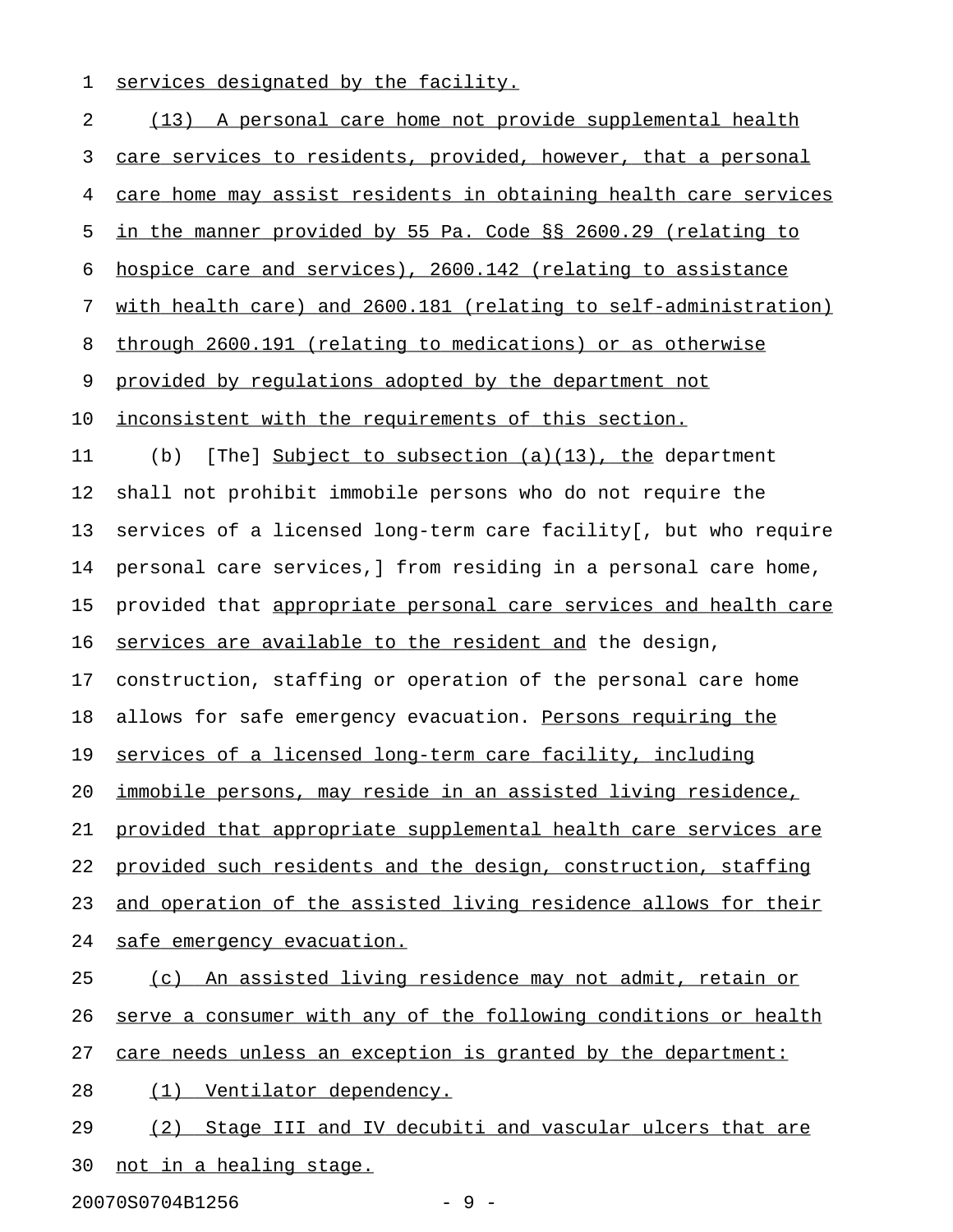| 1  | Continuous intravenous fluids.<br>(3)                            |
|----|------------------------------------------------------------------|
| 2  | Reportable infectious diseases, such as tuberculosis, in<br>(4)  |
| 3  | a communicable state that require isolation of the consumer or   |
| 4  | require special precautions by a caretaker to prevent            |
| 5  | transmission of the disease unless the Department of Health      |
| 6  | directs that isolation be established within the assisted living |
| 7  | residence.                                                       |
| 8  | (5)<br>Nasogastric tubes.                                        |
| 9  | Any of the following individuals may certify that a<br>(d)       |
| 10 | consumer may not be admitted or retained in an assisted living   |
| 11 | residence and the department shall establish the standards       |
| 12 | required for the certification:                                  |
| 13 | The assisted living residence administrator acting in<br>(1)     |
| 14 | consultation with supplemental health care providers.            |
| 15 | (2) A consumer's physician or certified registered nurse         |
| 16 | practitioner.                                                    |
| 17 | (3)<br>The medical director of the facility.                     |
| 18 | An assisted living residence may admit, retain or serve<br>(e)   |
| 19 | a consumer for whom a determination is made by the department    |
| 20 | that the consumer's specific health care needs can be met by a   |
| 21 | provider of assisted living services or within an assisted       |
| 22 | living residence, including a consumer requiring:                |
| 23 | (1) gastric tubes, except that a determination shall not be      |
| 24 | required if the consumer is capable of self-care of the gastric  |
| 25 | tube or a licensed health care professional or other qualified   |
| 26 | individual cares for the gastric tube;                           |
| 27 | (2) tracheostomy, except that a determination shall not be       |
| 28 | required if the consumer is independently capable of self-care   |
| 29 | of the tracheostomy;                                             |
| 30 | (3) skilled nursing care twenty-four hours a day, except         |

20070S0704B1256 - 10 -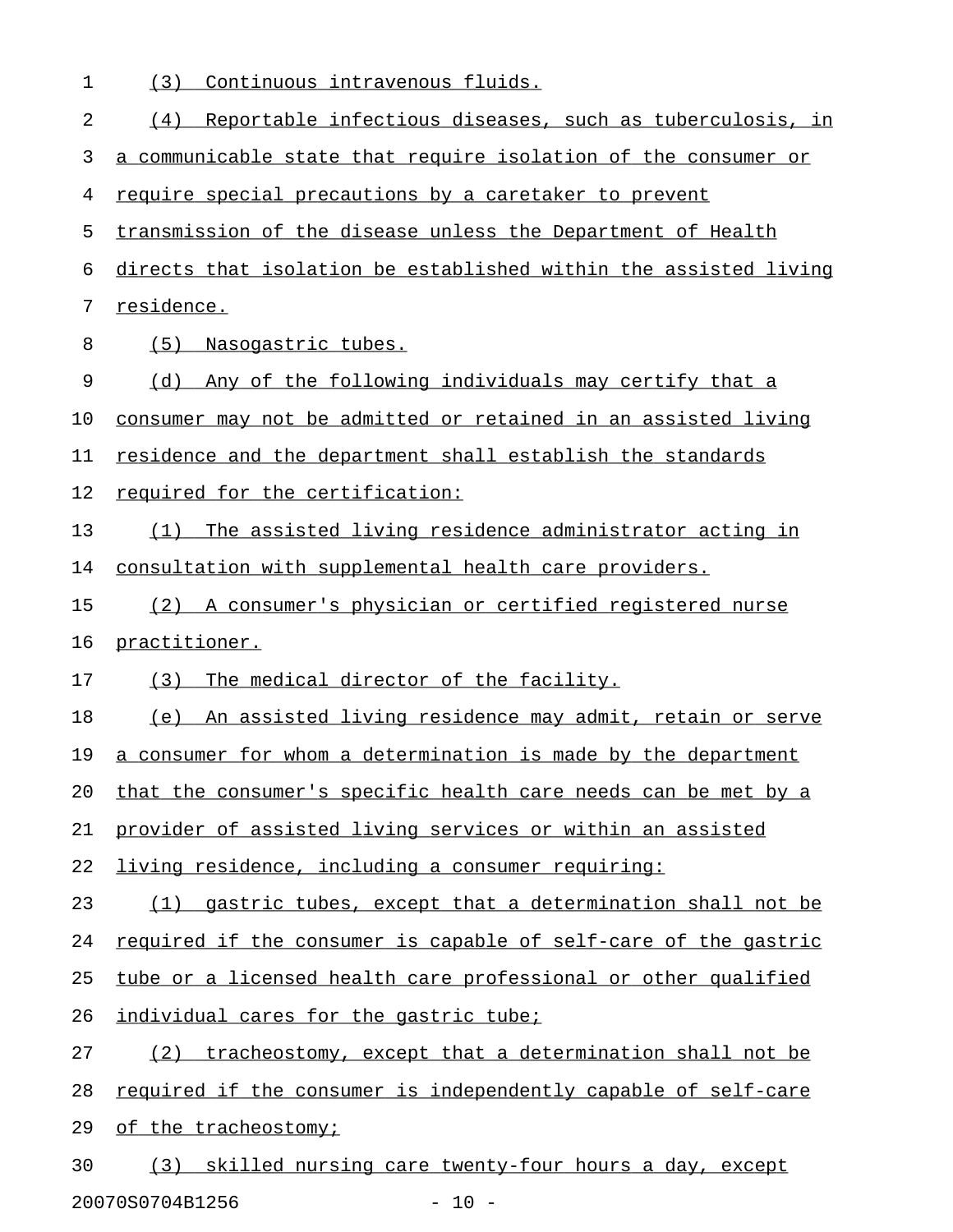| $\mathbf 1$ | that a determination shall not be required if the skilled        |
|-------------|------------------------------------------------------------------|
| 2           | nursing care is provided on a temporary or intermittent basis;   |
| 3           | (4) a sliding scale insulin administration, except that a        |
| 4           | determination shall not be required if the consumer is capable   |
| 5           | of self-administration or a licensed health care professional or |
| 6           | other qualified individual administers the insulin;              |
| 7           | (5)<br>intermittent intravenous therapy, except that a           |
| 8           | determination shall not be required if a licensed health care    |
| 9           | professional manages the therapy;                                |
| 10          | (6) insertions, sterile irrigation and replacement of a          |
| 11          | catheter, except that a determination shall not be required for  |
| 12          | routine maintenance of a urinary catheter, if the consumer is    |
| 13          | capable of self-administration or a licensed health care         |
| 14          | professional administers the catheter;                           |
| 15          | oxygen, except a determination shall not be required if<br>(7)   |
| 16          | the consumer is capable of self-administration or a licensed     |
| 17          | health care professional or other qualified individual           |
| 18          | administers the oxygen;                                          |
| 19          | (8) inhalation therapy, except that a determination shall        |
| 20          | not be required if the consumer is capable of self-              |
| 21          | administration or a licensed health care professional or other   |
| 22          | qualified individual administers the therapy;                    |
| 23          | other types of supplemental health care services that an<br>(9)  |
| 24          | assisted living residence administrator, acting in consultation  |
| 25          | with supplemental health care providers, determines can be       |
| 26          | provided in a safe and effective manner by the assisted living   |
| 27          | residence; or                                                    |
| 28          | other types of care that can be provided in a safe and<br>(10)   |
| 29          | effective manner in an assisted living residence as determined   |
| 30          | by regulations adopted by the department.                        |

20070S0704B1256 - 11 -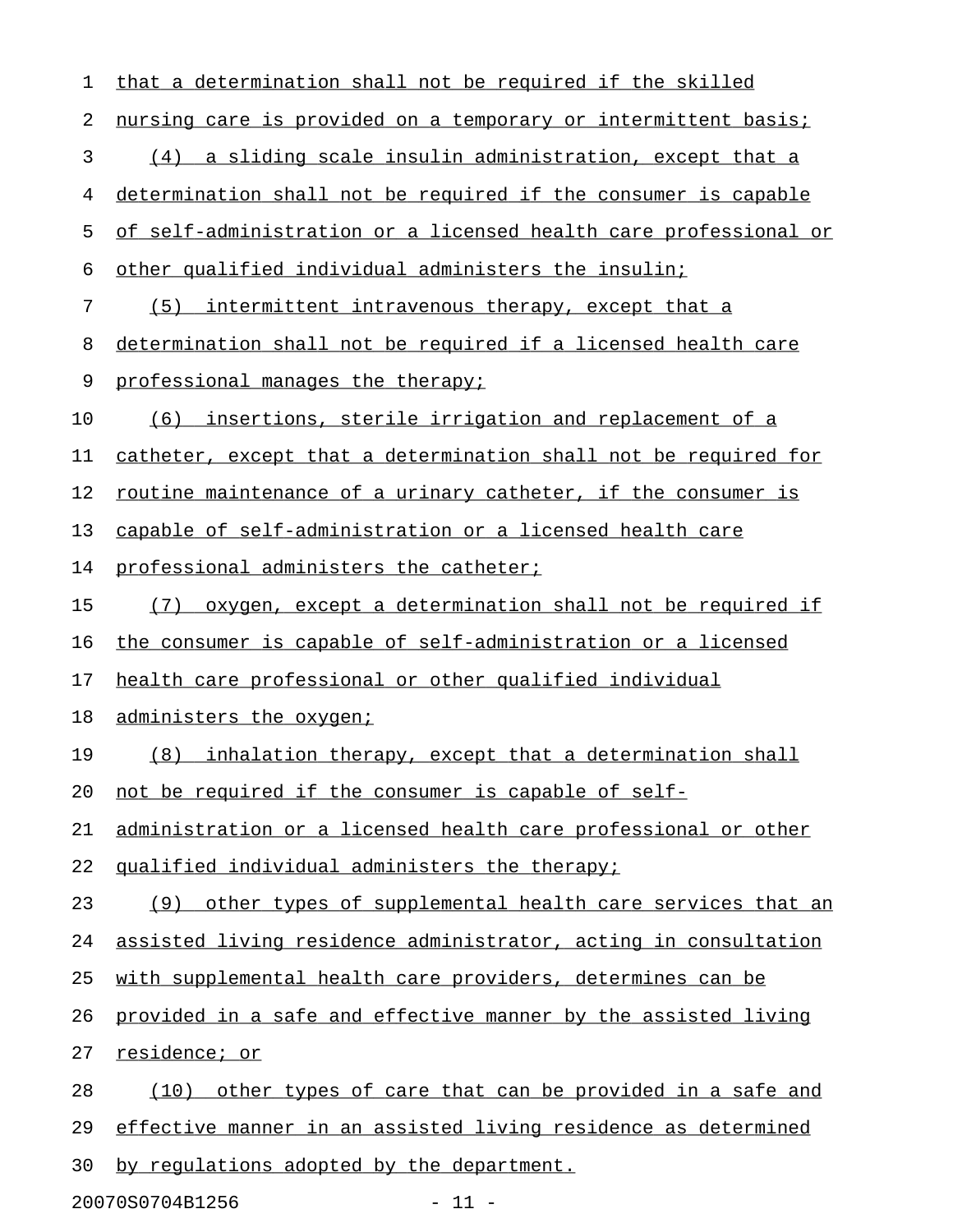| 1  | (i)<br>Subject to subsection (a)(12), an assisted living<br>(f)    |
|----|--------------------------------------------------------------------|
| 2  | residence may admit or retain a resident who does not require      |
| 3  | supplemental health care services or who, subject to any           |
| 4  | restrictions provided in the written resident agreement, makes     |
| 5  | alternative arrangements for such services.                        |
| 6  | (ii) Portions or sections of an assisted living residence          |
| 7  | may be designated for use by residents not requiring               |
| 8  | supplemental health care services, or a facility may provide       |
| 9  | services both to residents receiving supplemental health care      |
| 10 | services and to residents not receiving such service within the    |
| 11 | same portions or sections of its residence.                        |
| 12 | Section 1085. Classification of Violations.--The department        |
| 13 | shall classify each violation of its regulations [on] by           |
| 14 | personal care homes or assisted living residences into one of      |
| 15 | the following categories:                                          |
| 16 | $\star$ $\star$<br>$\star$                                         |
| 17 | Section 1086. Penalties.--* * *                                    |
| 18 | (e) A personal care home <u>or assisted living residence</u> found |
| 19 | to be operating without a license shall be assessed a penalty of   |
| 20 | five hundred dollars (\$500). If, after fourteen days, a provider  |
| 21 | [of a personal care home] cited for operating without a license    |
| 22 | fails to file an application for a license, the department shall   |
| 23 | assess an additional twenty dollars (\$20) for each resident for   |
| 24 | each day in which the home or residence fails to make such         |
| 25 | application.                                                       |
| 26 | $\star$ $\star$ $\star$                                            |
| 27 | Section 1087. Revocation or Nonrenewal of License. $--(a)$ (1)     |
|    |                                                                    |

28 The department shall temporarily revoke the license of a 29 personal care home or assisted living residence if, without good 30 cause, one or more Class I violations remain uncorrected twenty-20070S0704B1256 - 12 -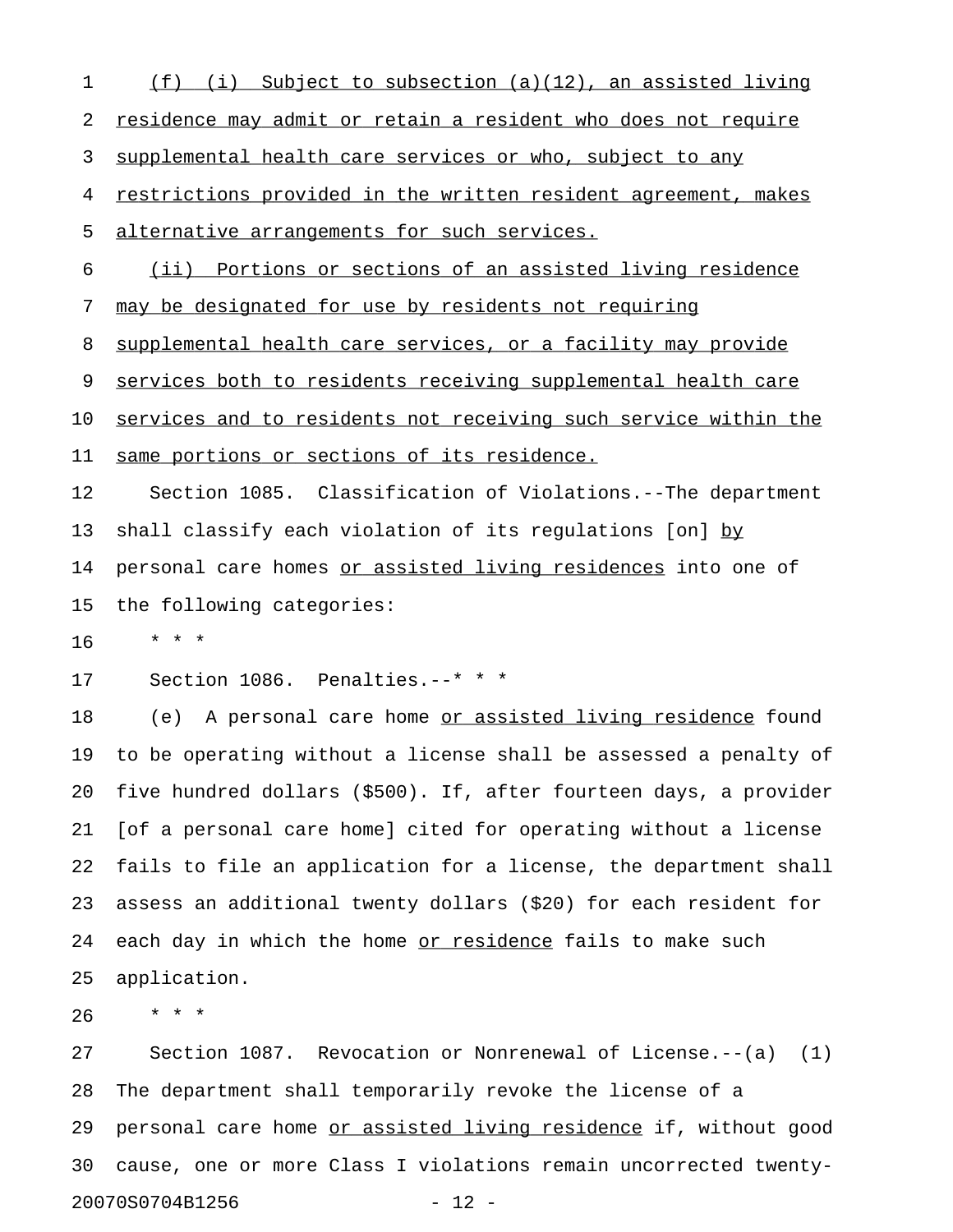1 four hours after the [personal care home] operator has been 2 cited for such violation or if, without good cause, one or more 3 Class II violations remain uncorrected fifteen days after being 4 cited for such violation.

5 (2) Upon the revocation of a license pursuant to this 6 subsection, all residents shall be relocated.

7 (3) The revocation may terminate upon the department's 8 determination that its violation is corrected.

9 (4) If, after three months, the department does not issue a 10 new license for a personal care home or assisted living 11 residence license revoked pursuant to this section:

12 (i) Such revocation or nonrenewal pursuant to this section 13 shall be for a minimum period of five years.

14 (ii) No provider of a personal care home <u>or assisted living</u> 15 <u>residence</u> who has had a license revoked or not renewed pursuant 16 to this section shall be allowed to operate or staff or hold an 17 interest in a home or residence that applies for a license for a 18 period of five years after such revocation or nonrenewal.

19 (b) The department shall revoke or refuse to renew the 20 license of a personal care home <u>or assisted living residence</u> if, 21 during any two-year period, the home or residence, without good 22 cause, on two or more separate occasions, has been found to have 23 violated a regulation of the department which has been 24 categorized as Class I.

25 (c) The power of the department to revoke or refuse to renew 26 or issue a license pursuant to this section is in addition to 27 the powers and duties of the department pursuant to section 28 1026.

29 Section 6. The following transitional provisions shall 30 apply:

20070S0704B1256 - 13 -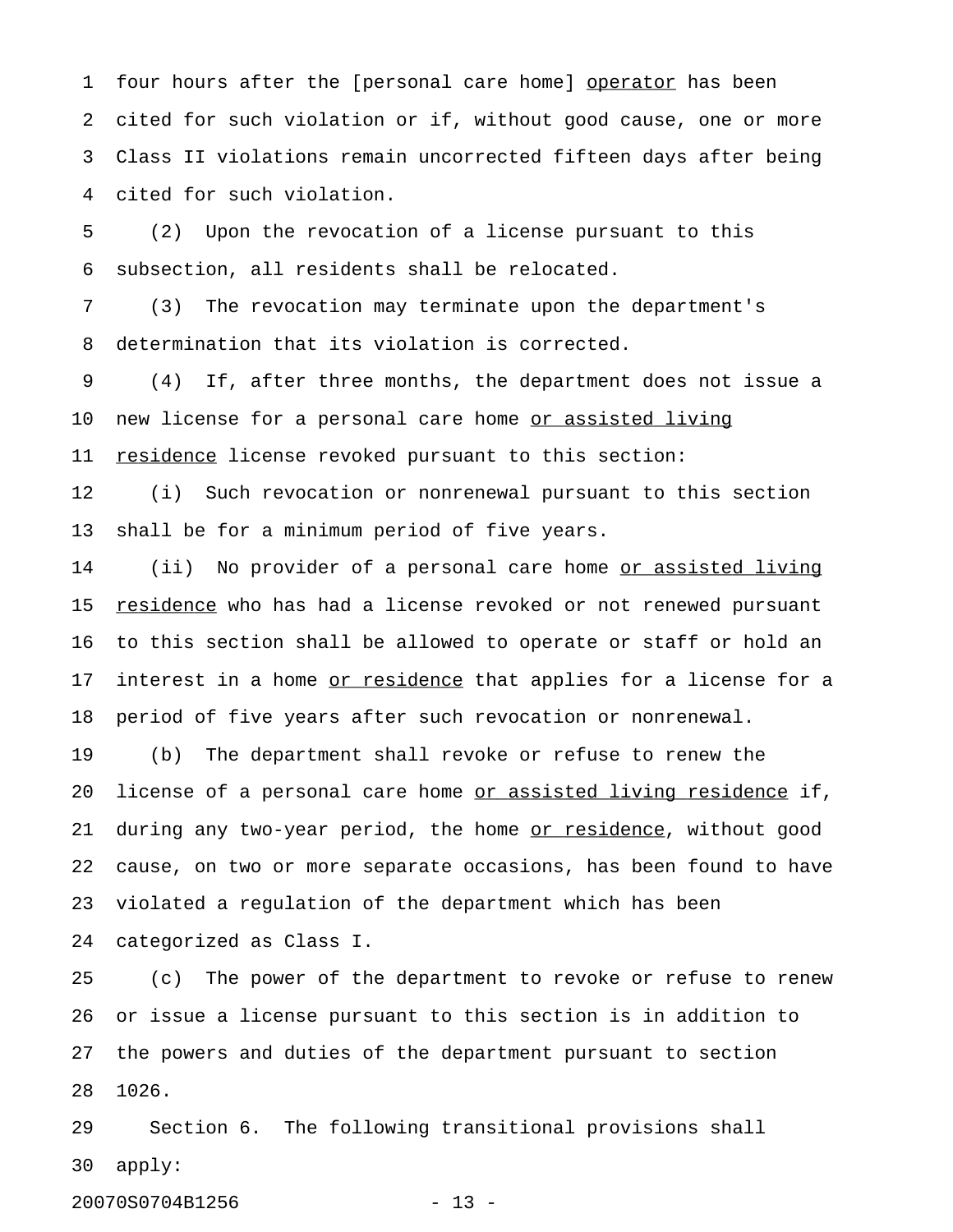1 (1) A facility licensed as a personal care home upon the 2 effective date of this section shall not provide supplemental 3 health care services to its residents until the facility 4 submits an application to the department to operate an 5 assisted living residence and the department issues a license 6 to the facility to operate as an assisted living residence.

7 (2) Prior to the issuance of application forms and the 8 adoption of regulations pertaining to assisted living 9 residences, the department shall issue licenses to operators 10 of personal care homes to operate assisted living residences 11 based upon the review of plans submitted by the operator 12 demonstrating the ability of a facility to safely and 13 effectively operate as an assisted living residence pursuant 14 to the requirements of this act.

15 (3) Unless the department, pursuant to section 213(a.1) 16 of the act, promulgates final regulations establishing 17 additional qualifications for assisted living residence 18 administrators, a personal care home administrator may serve 19 as an assisted living residence administrator, and unless the 20 department, pursuant to section 213(a.1) of the act, 21 promulgates final regulations establishing additional 22 orientation or training requirements for direct care staff in 23 an assisted living residence, direct care staff who have 24 received orientation and training required for a personal 25 care home may serve as direct care staff in an assisted 26 living residence.

27 (4) Except to the extent inconsistent with this act, a 28 reference in another statute to a personal care home, a 29 personal care boarding home, personal care housing or a 30 personal care home administrator shall be construed to also 20070S0704B1256 - 14 -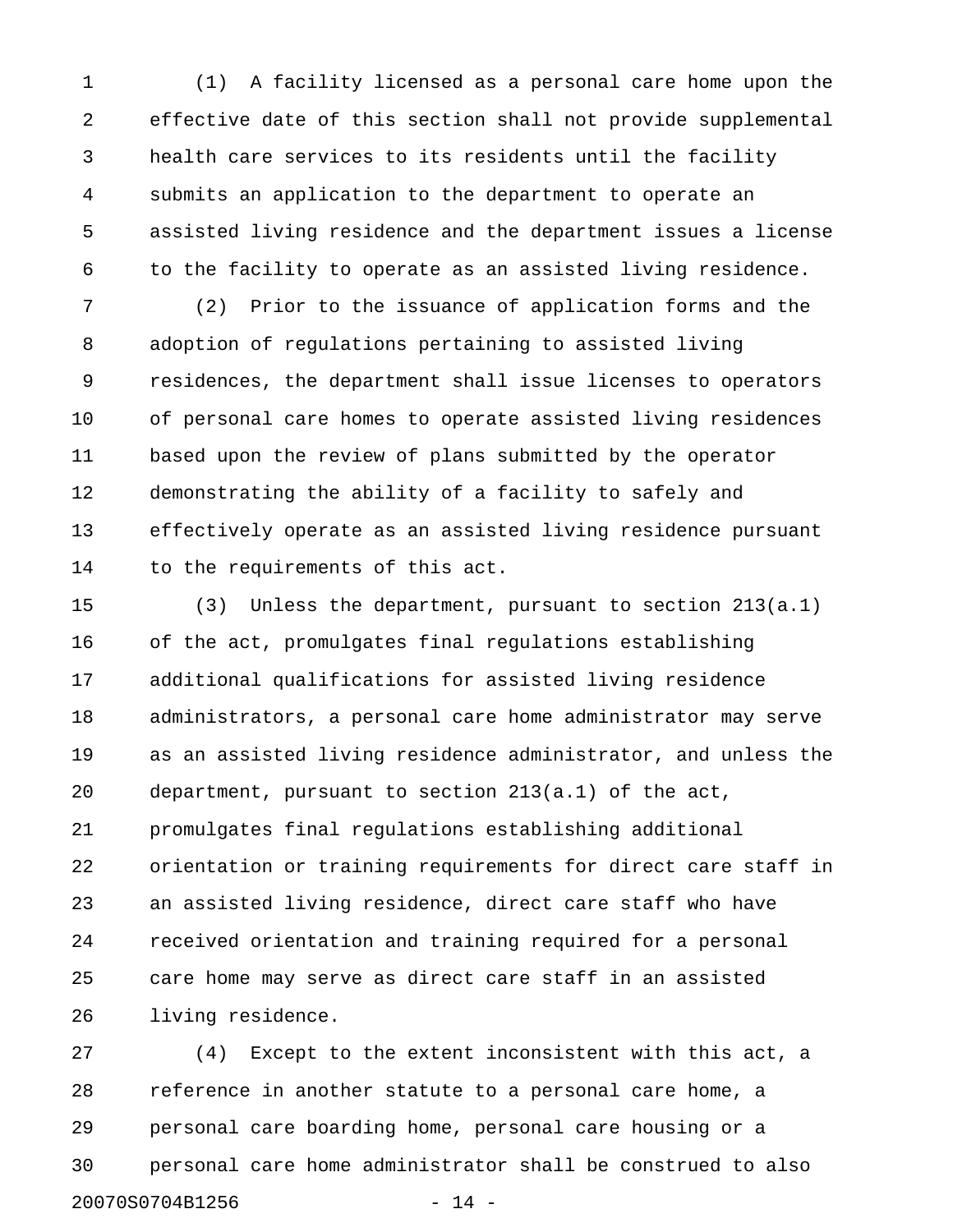1 include an assisted living residence or an assistant living 2 residence administrator, including, but not limited to, the 3 use of such terms in:

4 (i) the definition of "caretaker" in 18 Pa.C.S. § 5 2713;

6 (ii) the definition of "health care provider" in 42 7 Pa.C.S. § 5101.1;

8 (iii) the definition of "health center" in 53 9 Pa.C.S. § 5602;

10 (iv) the authorization to conduct studies and 11 evaluations and to develop community housing options by 12 the Department of Aging as provided by section 2203-A of 13 the act of April 9, 1929 (P.L.177, No.175), known as The 14 Administrative Code of 1929;

15 (v) the authorization to develop community-based 16 service and housing options for impaired and chronically 17 ill older persons provided to area agencies on aging by 18 section 2207-A of The Administrative Code of 1929;

19 (vi) the term "residence" in section 2201-A of the 20 act of July 28, 1953 (P.L.723, No.230), known as the 21 Second Class County Code,

22 (vii) the authorization to provide tax exempt bond 23 allocations pursuant to Chapter 27 of the act of June 29, 24 1996 (P.L.434, No.67), known as the Job Enhancement Act;

25 (viii) the definition of "exempt facility" in 26 section 2702 of the Job Enhancement Act;

27 (ix) the definition of "facility" in section 103 of 28 the act of November 6, 1987 (P.L.381, No.79), known as 29 the Older Adults Protective Services Act;

30 (x) establishing the qualifications for a pediatric 20070S0704B1256 - 15 -